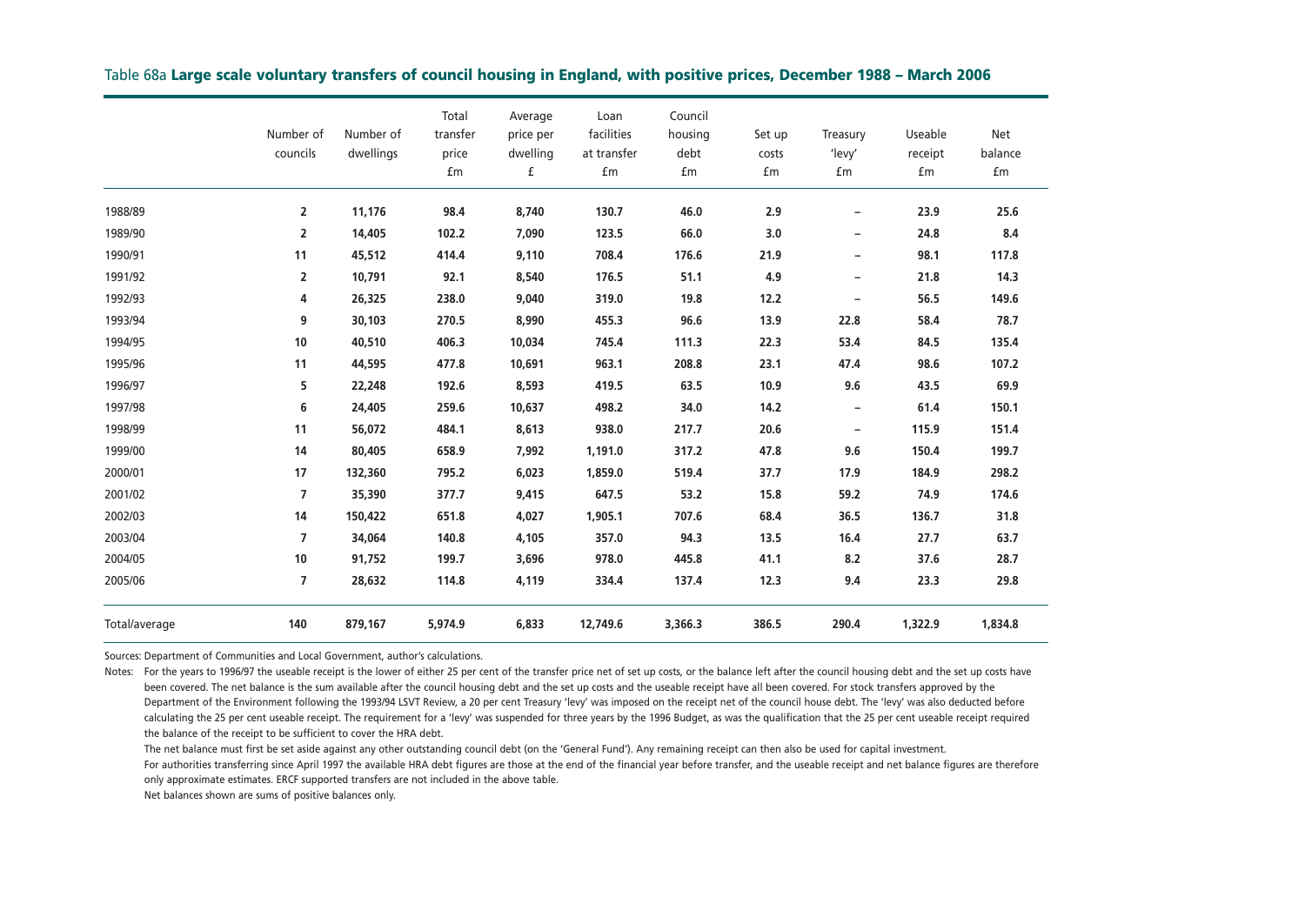# Table 68e **Large scale voluntary transfers of council housing in England, with negative prices, April 2002 – March 2006**

|         | Number of<br>transfers | Number of<br>dwellings | Total<br>transfer<br>price<br>£m | Loan<br>facilities<br>at transfer<br>£m | Council<br>housing<br>debt<br>£m | Set up<br>costs<br>£m |
|---------|------------------------|------------------------|----------------------------------|-----------------------------------------|----------------------------------|-----------------------|
| 2002/03 | 4                      | 12,347                 | $-16.3$                          | 101.2                                   | 315.0                            | 2.6                   |
| 2003/04 | 3                      | 4,397                  | $-27.2$                          | 52.5                                    | 52.1                             | 3.0                   |
| 2004/05 | 6                      | 9,759                  | $-28.3$                          | 253.5                                   | 78.5                             | 2.9                   |
| 2005/06 | 11                     | 17,421                 | $-51.5$                          | 312.3                                   | 171.7                            | 1.6                   |
| Total   | 24                     | 43,924                 | $-123.3$                         | 719.5                                   | 617.3                            | 10.1                  |

Source and Notes: As Table 68a.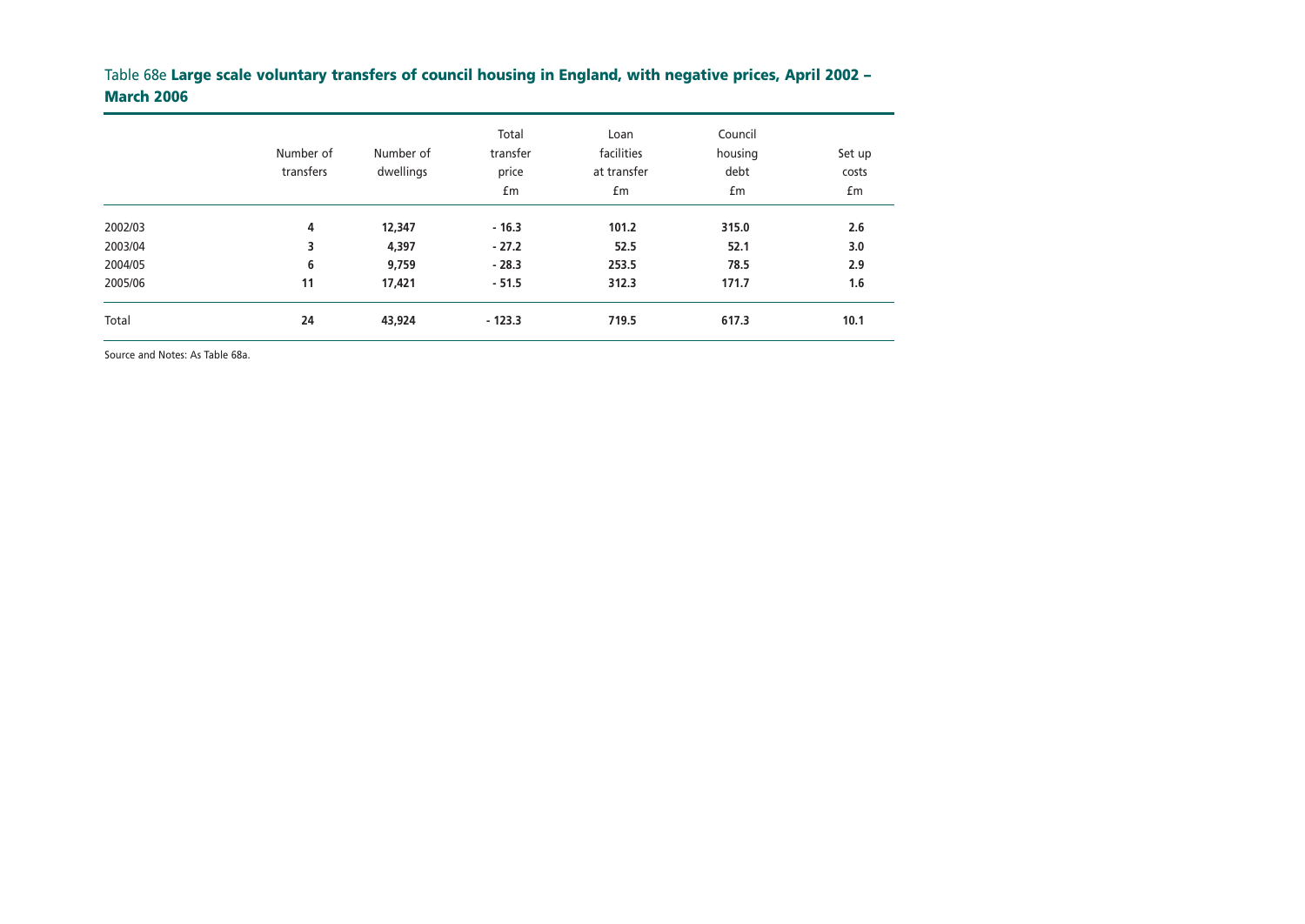## Table 68d **Estates Renewal Challenge Fund supported transfers of council housing in England, April 1997 – March 2000**

| Authority             | Number of<br>transfers | Number of<br>dwellings | <b>ERCF</b><br>grant<br>£m | Grant per<br>dwelling<br>£ | Loan facilities<br>at transfer<br>£m | Set up<br>cost grant<br>£m |
|-----------------------|------------------------|------------------------|----------------------------|----------------------------|--------------------------------------|----------------------------|
| 1997/98 Total/average | 9                      | 8.577                  | 126.8                      | 14,773                     | 192.4                                | 5.37                       |
| 1998/99 Total/average | 12                     | 17,828                 | 144.3                      | 8.091                      | 285.4                                | 7.26                       |
| 1999/00 Total/average | 10                     | 16,980                 | 197.7                      | 11,641                     | 289.5                                | 6.75                       |
| Overall Total/average | 31                     | 43,385                 | 468.8                      | 10,801                     | 767.3                                | 19.38                      |

Source: Department of the Environment, Transport and the Regions.

Note: There were no Estates Renewal Challenge Fund supported transfers after March 2000.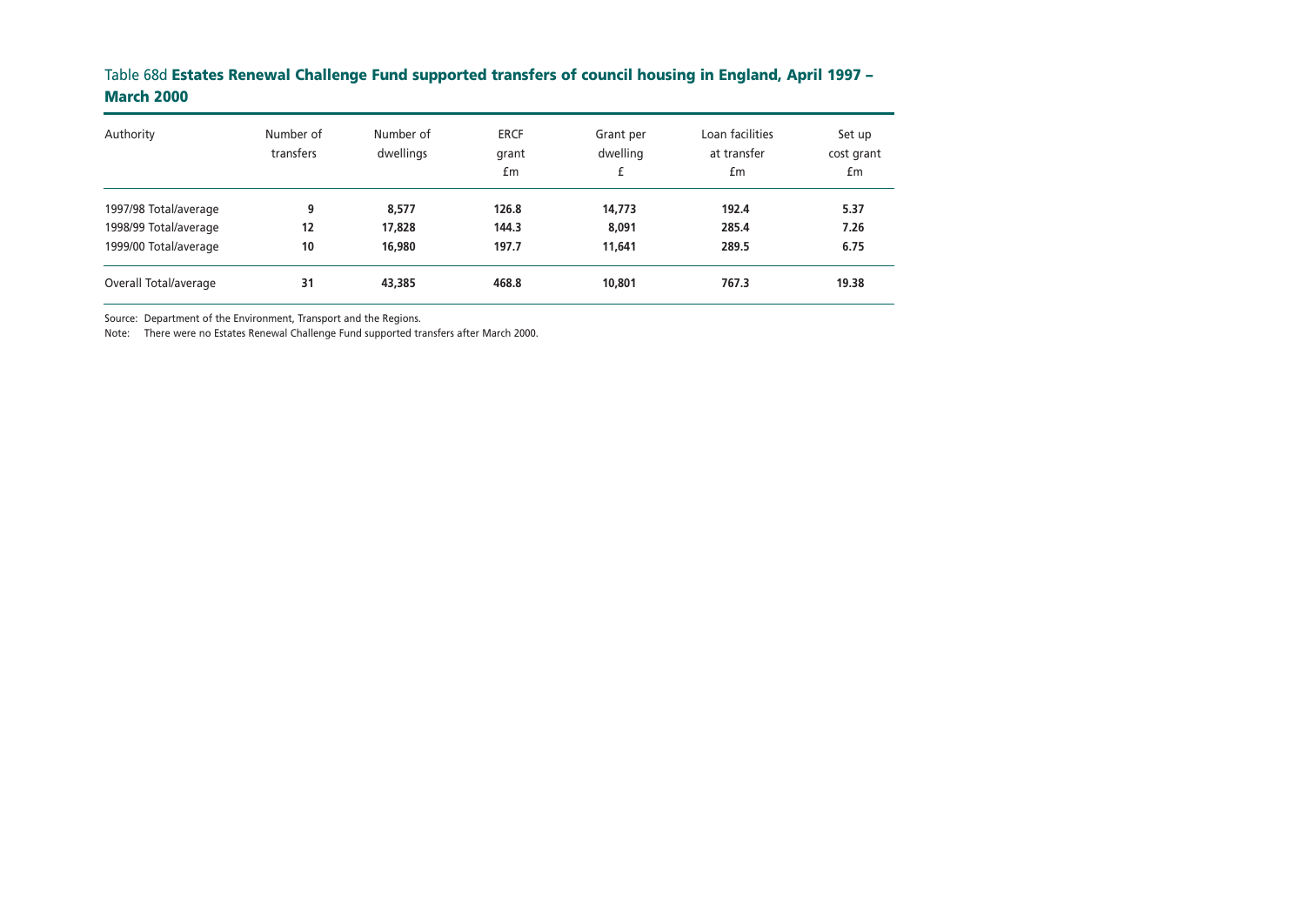# Table 68c **Large scale voluntary transfers of council housing in England, with negative prices, April 2005 – March 2006**

|                      |          |           |          | Loan        |            |        |  |
|----------------------|----------|-----------|----------|-------------|------------|--------|--|
| Authority            | Date of  | Number of | Transfer | facilities  | Housing    | Set up |  |
|                      | transfer | dwellings | price    | at transfer | debt (HRA) | costs  |  |
|                      |          |           | £m       | £m          | £m         | £m     |  |
| <b>Tower Hamlets</b> | 11/04/05 | 344       | $-0.2$   | 40.0        | 7.7        | 0.0    |  |
| <b>Tower Hamlets</b> | 01/08/05 | 409       | $-7.7$   | 30.0        | 9.2        | 0.0    |  |
| <b>Tower Hamlets</b> | 14/11/05 | 240       | $-2.9$   | 7.0         | 5.4        | 0.0    |  |
| Islington            | 28/11/05 | 175       | $-4.7$   | 8.0         | 4.0        | 0.0    |  |
| Preston              | 28/11/05 | 6,300     | $-4.7$   | 80.0        | 53.5       | 0.0    |  |
| <b>Tower Hamlets</b> | 16/01/06 | 296       | $-3.6$   | 20.0        | 6.6        | 0.0    |  |
| <b>Tower Hamlets</b> | 30/01/06 | 373       | $-2.9$   | 18.5        | 8.4        | 0.0    |  |
| <b>Tower Hamlets</b> | 30/01/06 | 29        | $-0.6$   | 2.8         | 0.7        | 0.0    |  |
| Sheffield            | 27/03/06 | 2,520     | $-3.7$   | 31.0        | 21.4       | 0.0    |  |
| Rossendale           | 27/03/06 | 3,833     | $-17.7$  | 40.0        | 24.0       | 0.0    |  |
| Hyndburn             | 30/03/06 | 2,902     | $-2.9$   | 35.0        | 30.8       | 1.6    |  |
| Total/average        |          | 17,421    | $-51.5$  | 312.3       | 171.7      | 1.6    |  |

Source and Notes: As Table 68a.